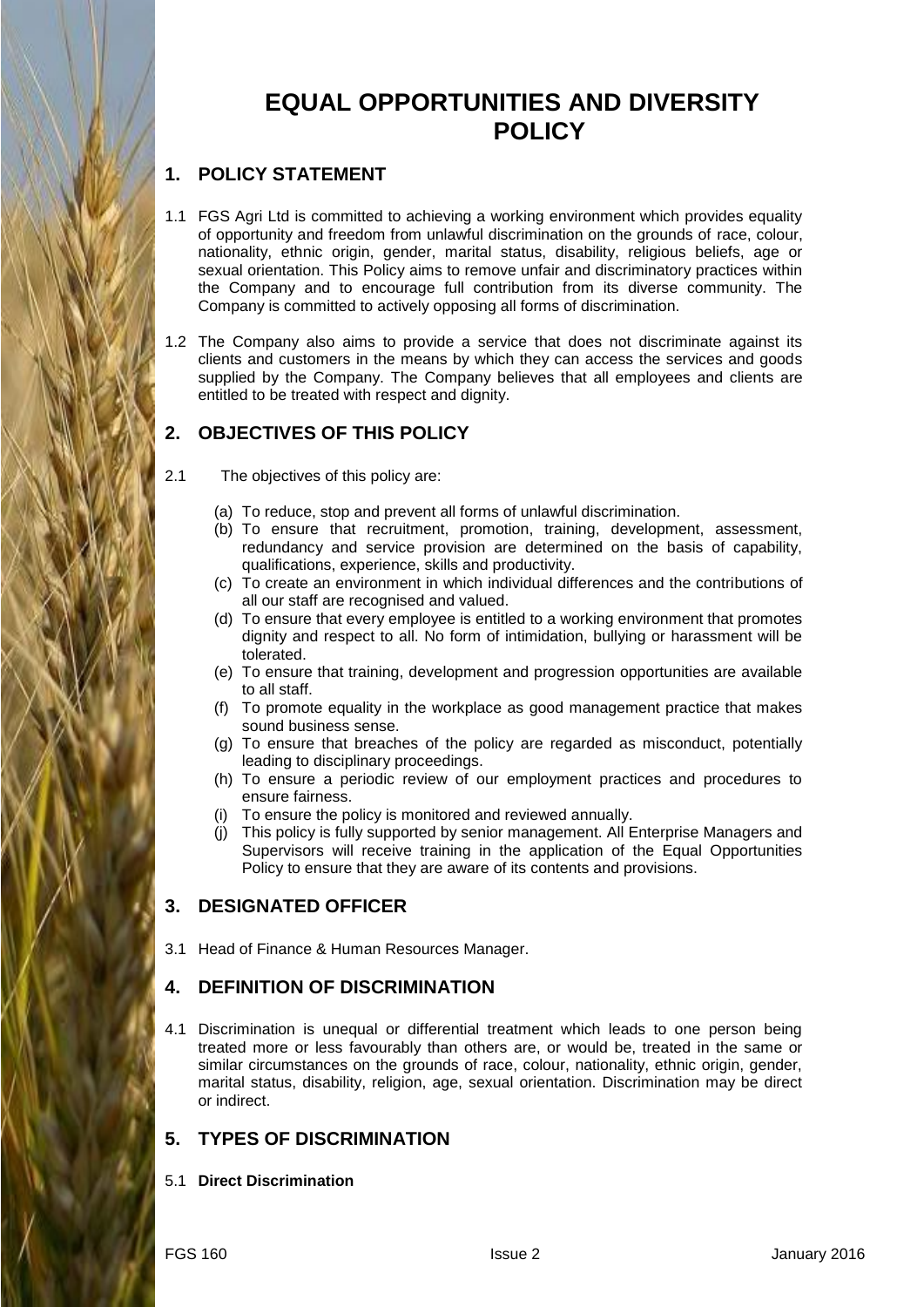This occurs when a person or a policy intentionally treats a person less favourably than another on the grounds of colour, nationality, ethnic origin, gender, marital status, disability, religion, age, or sexual orientation.

#### **Indirect Discrimination**

This is the application of a policy, criterion or practice to a person which the employer would apply to others but which is such that:

- It is it detrimental to a considerably larger proportion of people from the group that the person the employer is applying it to represents
- The employer cannot justify the need for the application of the policy on a neutral basis, and
- The person to whom the employer is applying it suffers detriment from the application of the policy.

Example: A requirement that all employees must be 6ft tall would indirectly discriminate against employees with an oriental ethnic origin, as they are less likely to be able to fulfil this requirement if that requirement is not justified by the position.

# **6. UNLAWFUL REASONS FOR DISCRIMINATION**

#### 6.1 **Gender and Marital Status**

It is not permissible to treat a person less favourably on the grounds of their gender or the fact they are married. This applies to both men and women. Sexual harassment of men and women can be found to constitute sex discrimination. For example, asking a woman during an interview if she is planning to have any (more) children constitutes discrimination on the ground of gender.

#### **Age**

It is not permissible to treat a person less favourably because of their age. This applies to people of all ages. This does not currently apply to the calculation of redundancy payments.

#### **Disability**

It is not permissible to treat a disabled person less favourably than a non-disabled person. Reasonable adjustments must be made to give the disabled person as much access to the service and ability to be employed, trained, or promoted as a non-disabled person.

#### **Race, Colour, Nationality and Ethnic Origin**

It is not permissible to treat a person less favourably because of their race, the colour of their skin, their nationality or their ethnic origin.

#### **Sexual Orientation**

It is not permissible to treat a person less favourably because of their sexual orientation. For example, an employer cannot refuse to employ a person because s/he is homosexual, or transsexual.

#### **Religion or Belief**

It is not permissible to treat a person less favourably because of their religious beliefs or their religion.

### **7. REASONABLE ADJUSTMENTS**

- 7.1 The Company has a duty to make reasonable adjustments to facilitate the employment of a disabled person. These may include:
	- Making adjustments to premises
	- Re-allocating some or all of a disabled employee's duties
	- Transferring a disabled employee to a role better suited to their disability
	- Relocating a disabled employee to a more suitable office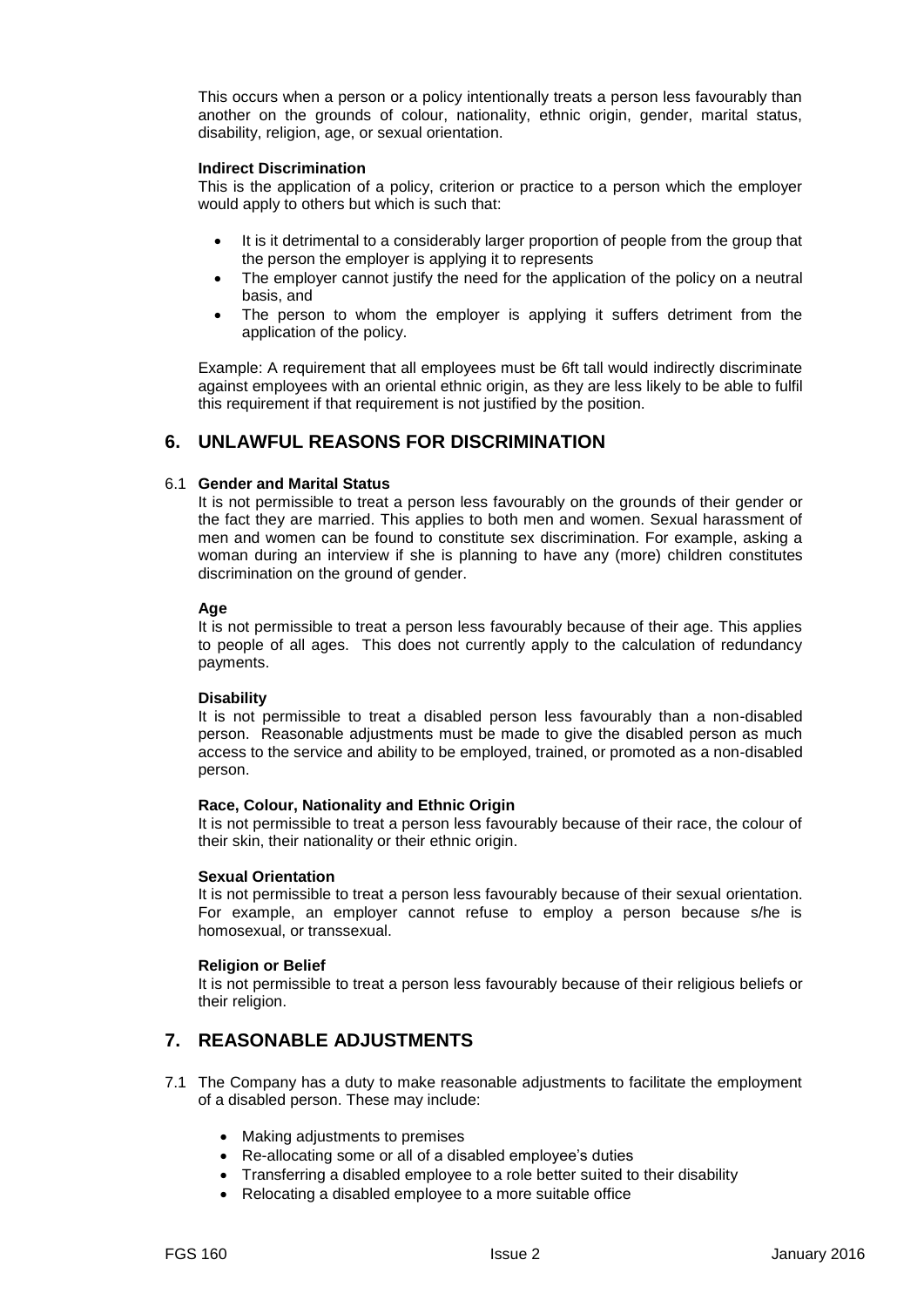- Giving a disabled employee time off work for medical treatment or rehabilitation
- Providing training or mentoring for a disabled employee
- Supplying or modifying equipment, instruction and training manuals for disabled employees
- Or any other adjustments that the company considers reasonable and necessary provided such adjustments are within the financial means of the company.

If an employee has a disability and feels that any such adjustments could be made by the Company, they should contact their Manager.

### **8. RECRUITMENT & SELECTION**

- 8.1 The recruitment and selection process is crucially important to any equal opportunities policy. We will endeavour through appropriate training to ensure that Managers making selection and recruitment decisions will not discriminate, whether consciously or unconsciously, in making these decisions.
- 8.2 Promotion and advancement will be made on merit and all decisions relating to this will be made within the overall framework and principles of the Equal Opportunities Policy.
	- Job descriptions will be revised to ensure that they are in line with our Policy and the job requirements will be reflected accurately in any personnel specifications.
	- We will adopt a consistent, non-discriminatory approach to the advertising of vacancies.
	- We will not confine our recruitment to areas or media sources which provide only or mainly applicants of a particular group.
	- All applicants who apply for jobs with us will receive fair treatment and will be considered solely on their ability to do the job.
	- All Managers involved in the recruitment process will periodically review their selection criteria to ensure that they are related to the job requirements and do not unlawfully discriminate.
	- Short listing and interviewing will be carried out by more than one person where possible.
	- Interview question will be related to the requirements of the job and will not be of a discriminatory nature.
	- We will not disqualify any applicant because they are unable to complete an application form unassisted unless personal completion of the form is a valid test of the standard of English required for the safe and effective performance of the job.
	- Selection decisions will not be influenced by any perceived prejudices of other staff.

### **9. MONITORING**

- 9.1 We will maintain and review the employment records of all employees in order to monitor the progress of this policy.
- 9.2 Monitoring may involve:
	- The collection and classification of information regarding ethnic/origin and gender of all applicants and current employees.
	- The examination by ethnic origin and gender of the distribution of employees and the success rate of the applicants.
	- Recording recruitment, training and promotional records of all employees, the decisions reached and the reason for those decisions.
	- The results of any monitoring procedure will be reviewed at regular intervals to assess the effectiveness of the implementation of this policy. Consideration will be given, if necessary, to adjusting this policy to afford greater equality of opportunities to all applicants and staff.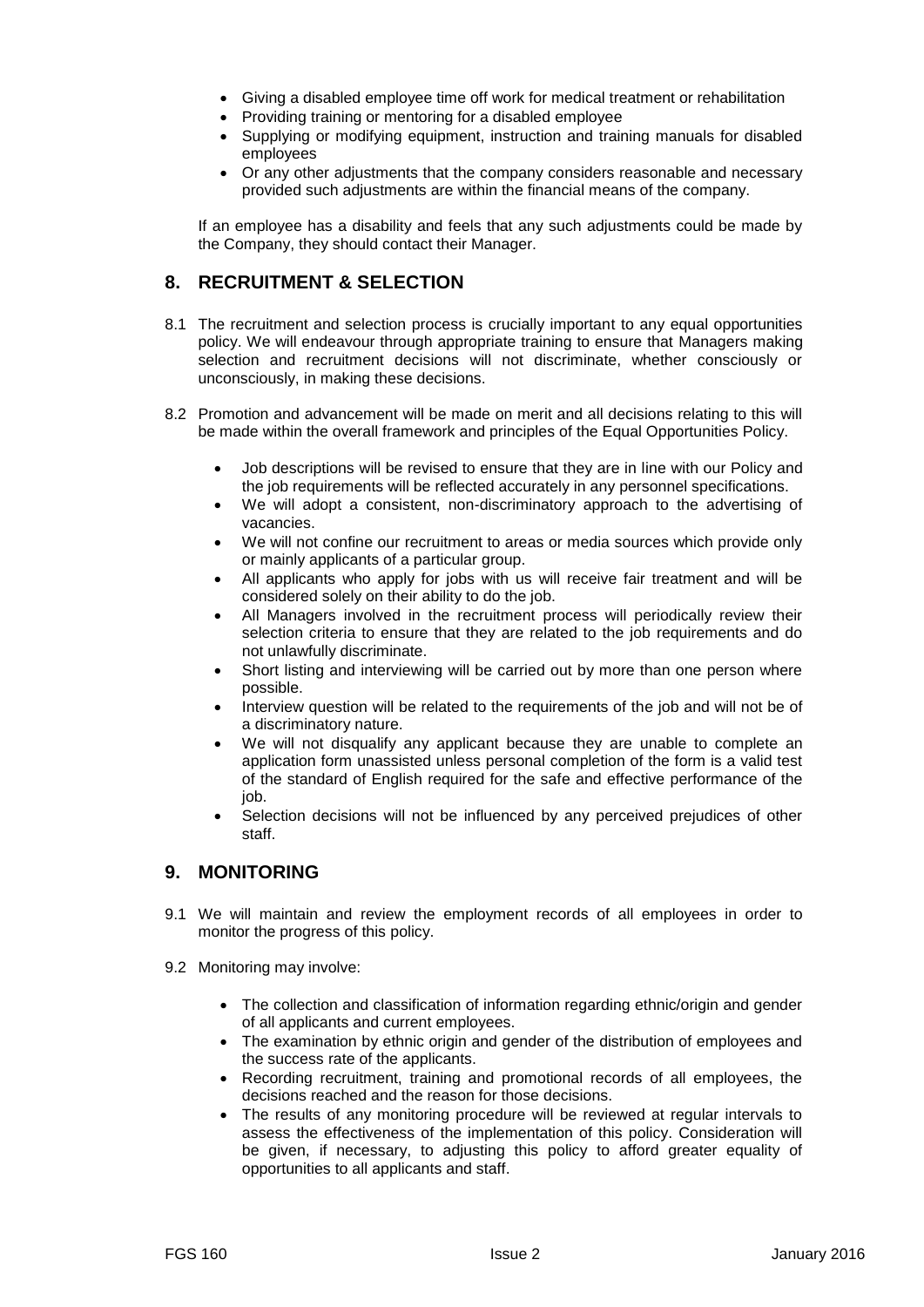# **10. RESPONSIBILITY FOR THE IMPLEMENTATION OF THIS POLICY**

- 10.1 The co-operation of all employees is essential for the success of this Policy. However, the ultimate responsibility for achieving the objectives of this Policy, and for ensuring compliance with relevant Legislation and Codes of Practice, lies with the Company and its Directors. Enterprise Managers are expected to follow this Policy and ensure that all employees, subcontractors and agents do the same.
- 10.2 All employees, subcontractors and agents of the company are required to act in a way that does not subject any other employees or clients to direct or indirect discrimination on the grounds of race, colour, nationality, ethnic origin, gender, marital status, disability, religion, age or sexual orientation.
- 10.3 Employees may be held independently and individually liable for their discriminatory acts by an employment Tribunal and ordered to pay compensation to the person who has suffered as a result of discriminatory acts.

# **11. ACTING ON DISCRIMINATORY BEHAVIOUR**

11.1 In the event that an employee is the subject or perpetrator of, or witness to, discriminatory behaviour, please refer to the Employee Handbook.

# **12. ADVICE AND SUPPORT ON DISCRIMINATION**

12.1 Employees may contact their employee or union representative if access to such an individual is possible.

Other contacts include:

Equality and Human Rights Commission Arndale House, The Arndale Centre, Manchester, M4 3AQ Telephone (England): 0845 604 6610

3 More London, Riverside Tooley Street, London, SE1 2RG Telephone (England): 0845 604 6610

3 rd Floor, 3 Callaghan Square, Cardiff, CF10 5BT Telephone (Wales): 0845 604 8810

The Optima Building, 58 Robertson Street, Glasgow, G2 8DU Telephone (Scotland): 0845 604 5510

Website: www.equalityhumanrights.com

Citizens Advice Bureau Myddleton House, 115-123 Pentonville Road, London, N1 9LZ

Website: www.citizensadvice.org.uk

Community Legal Services Direct Telephone: 0845 345 4 345 Website: www.clsdirect.org.uk

# **13. EXTENT OF THE POLICY**

13.1 The Company seeks to apply this Policy in the recruitment, selection, training, appraisal, development and promotion of all employees. The Company seeks to ensure that all sub-contractors and agents act in accordance with this Policy. The Company accepts no liability for the actions of sub-contractors and agents. The Company offers goods and services in a fashion that complies with the spirit of this Policy.